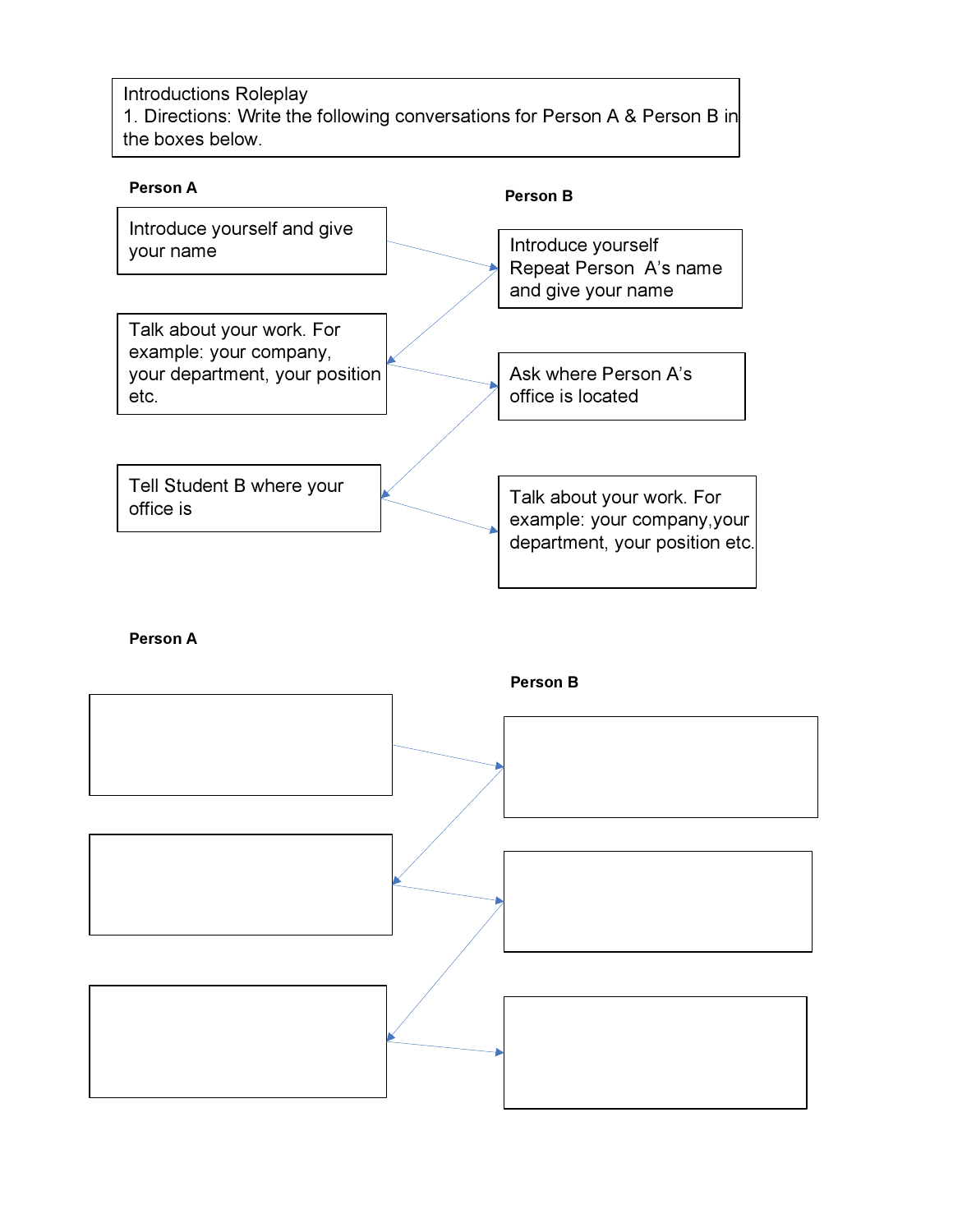Business Complaints Exercise

Directions: Complete the following conversations. Try to make every response different.

## Example